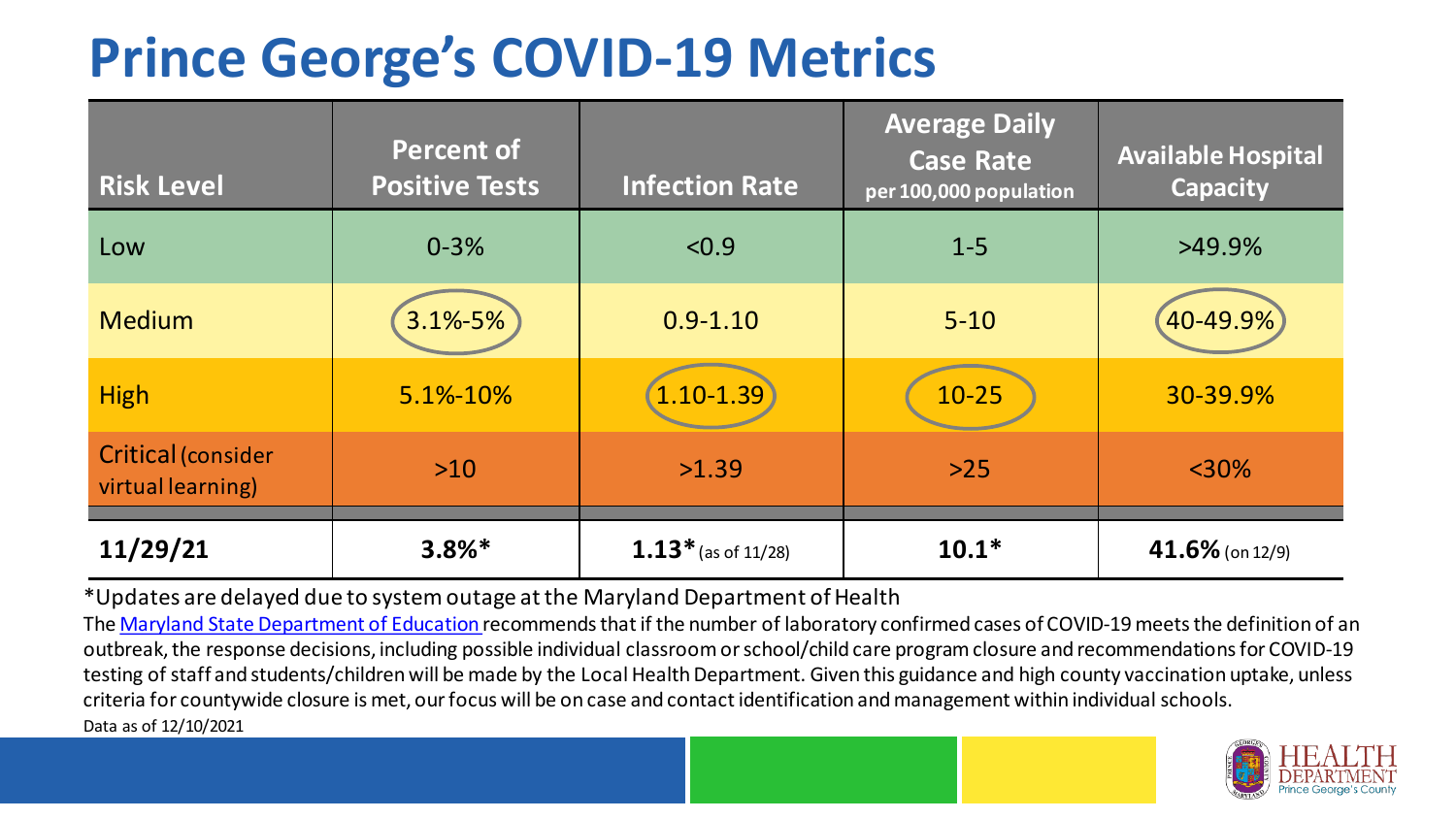# **COVID-19 Community Transmission and Vaccination**

Per the [CDC updated guidance for COVID-19 Prevention in K-12 Schools, v](https://www.cdc.gov/coronavirus/2019-ncov/community/schools-childcare/k-12-guidance.html)accination is considered the leading prevention strategy for those who are eligible, and **Prince George's County exceeds the percentage of U.S. vaccinations for ages 12 and above**. The CDC also emphasizes using multiple prevention strategies together consistently, included universal indoor masking, as needed based on the level of community transmission and vaccine coverage.



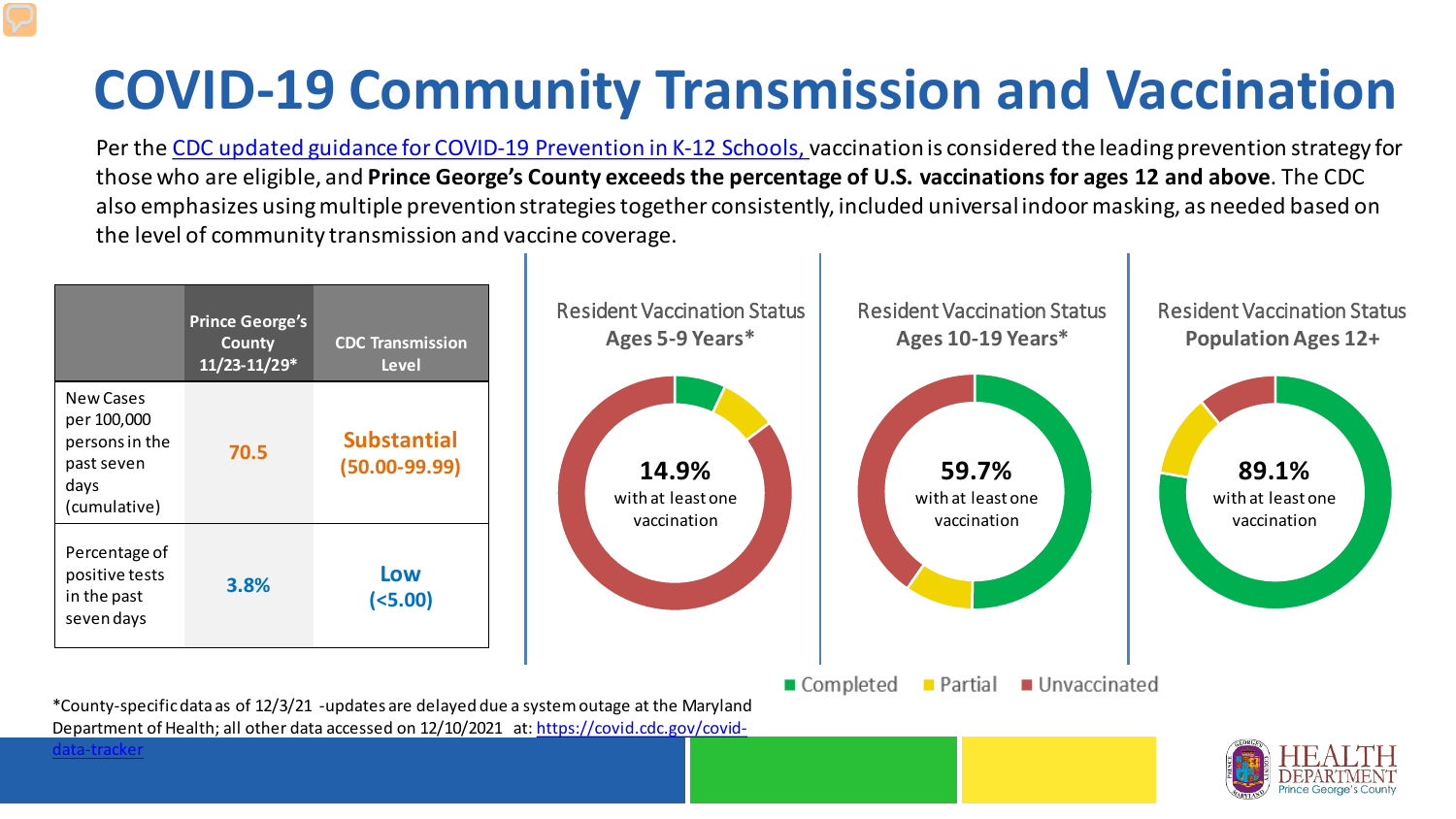### **Testing: Percent Positive** (past 7 days by test date)

The percent of tests returning as positive for county residents was 3.8% at the beginning of last week. Updates are delayed due a system outage at the Maryland Department of Health this week.

**Percent of Positive COVID-19 Tests by Date Collected** (as of 12/3/2021)\*



Data as of 12/3/2021 updates are delayed due to a system outage at MDH

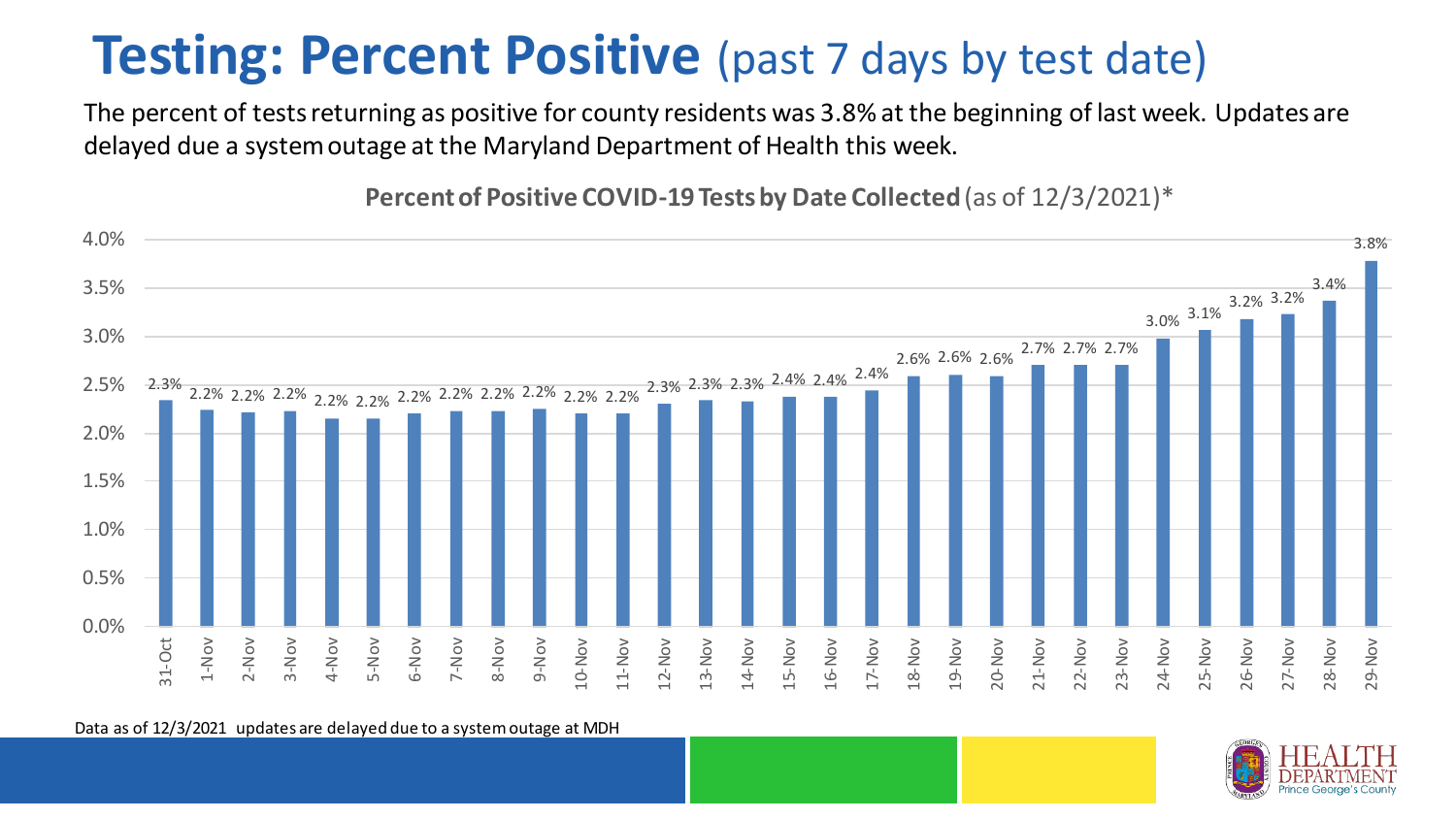## **Infection Rate for Prince George's County**



#### **Estimated by CovidActNow.org**

Accessed 12/6/21. Each data point is a 14-day weighted average. Presented as the most recent seven days of data as a dashed line, as data is often revised by states several days after reporting.

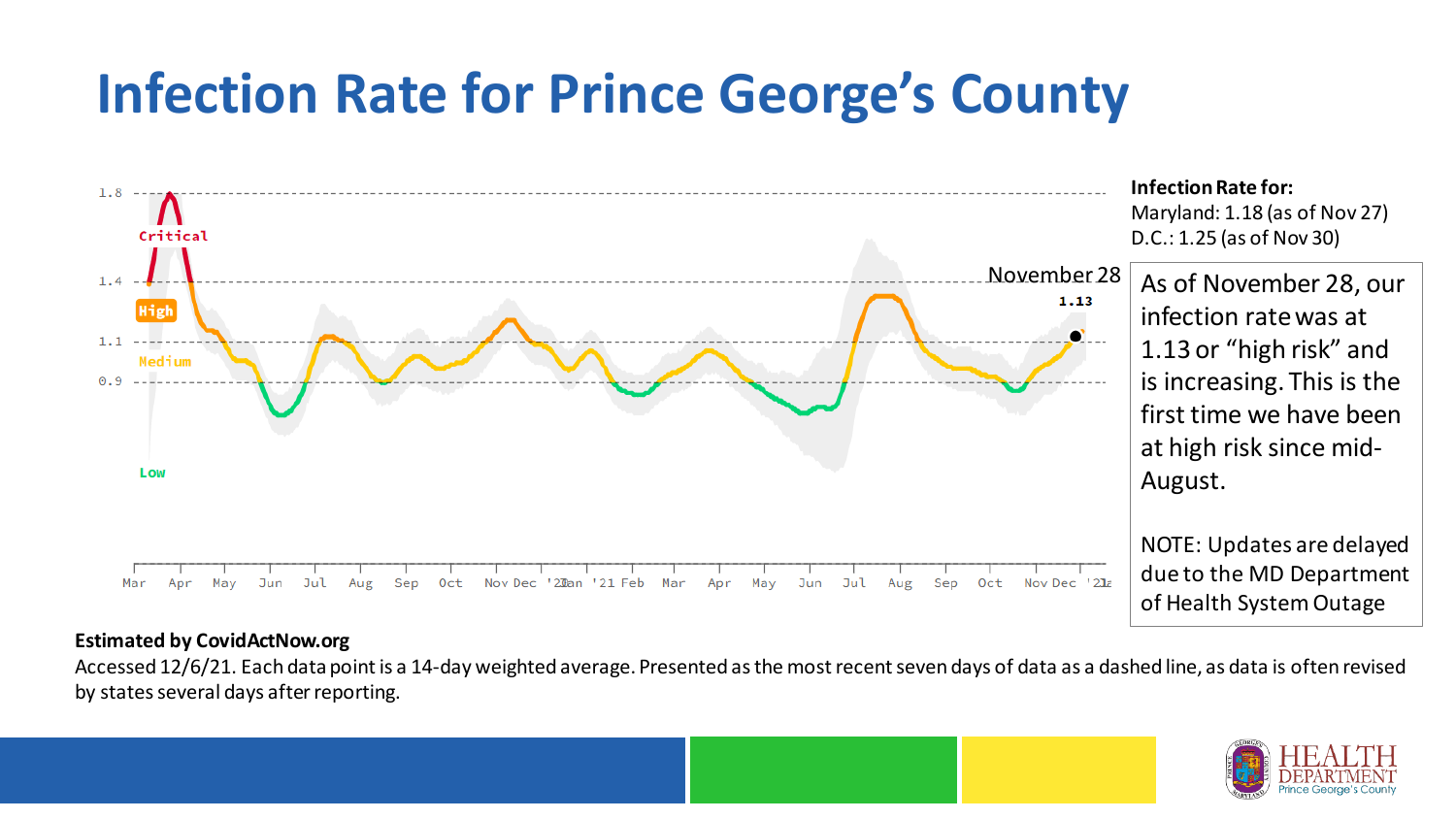### **Average Daily Case Rate** (7-day Average by test date)

**The daily case rate at the start of last week was 10.1 new cases per 100,000 resident.** With this increase we are back in high risk for the first time since mid-October. Updates are delayed due a system outage at the Maryland Department of Health this week.

**Average New COVID-19 Cases Per Day Per 100,000 Residents**



Data as of 12/3/2021 updates are delayed due to a system outage at MDH